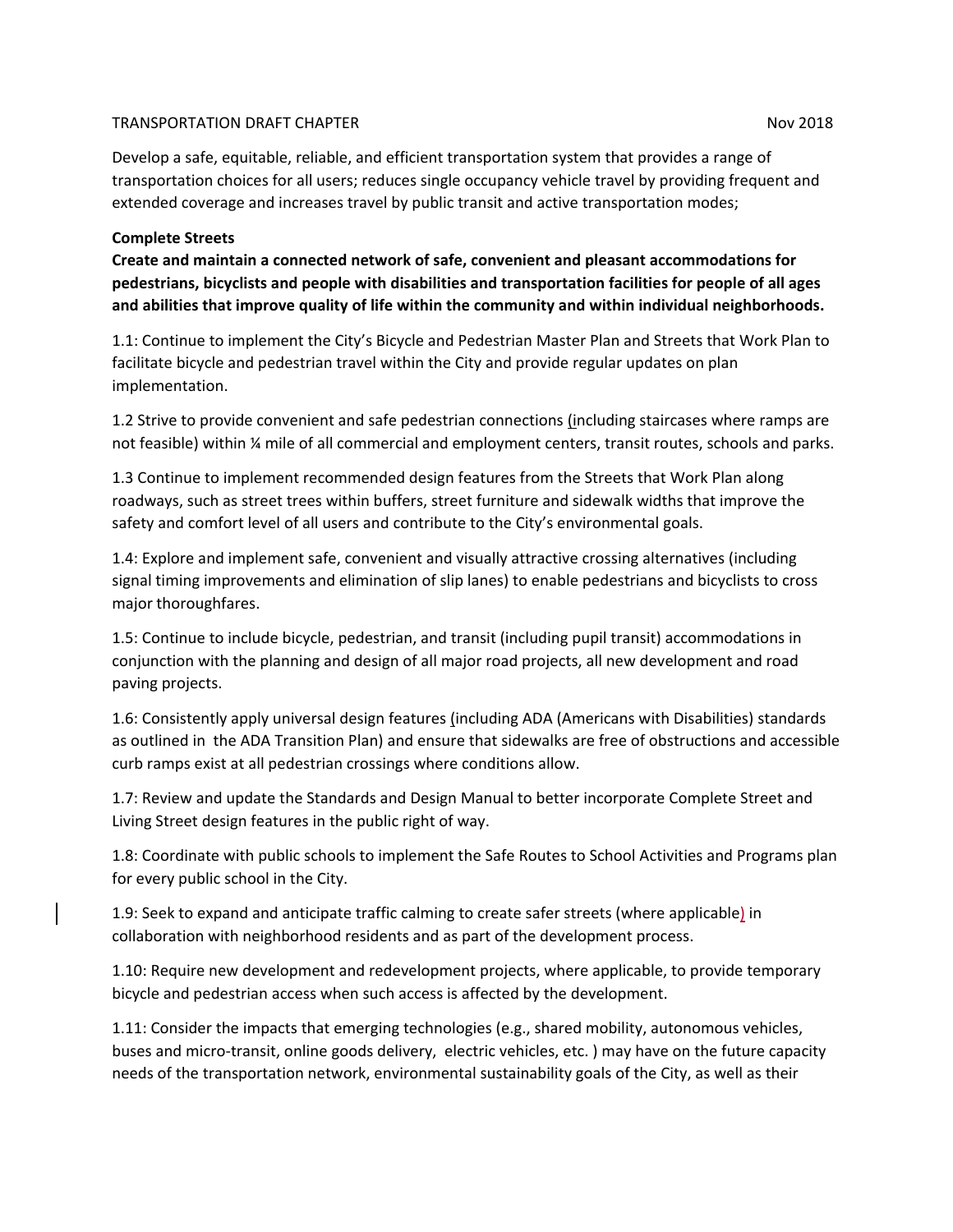potential impacts on land use planning/design. Develop policies and programs to promote the use of such technologies as appropriate.

1.12: Develop a robust shared mobility network across all modes of transport, including bikeshares, personal mobility devices, rideshares, and carshares. Encourage commercial entrants by establishing a clear regulatory framework, and work with UVa to create public fleets as appropriate. Evaluate demographics of early adopters of new ownership models and ensure shared mobility benefits are accessible in an equitable way.

### **Land Use & Community Design**

**Goal 2: Improve quality of life and promote active living by reducing automobile congestion and expanding multi-modal transportation options within and between nodes identified in the Future Land Use Plan.**

2.1: Provide convenient and safe bicycle, and pedestrian, and transit connections between new and existing residential developments, employment areas and other activity centers to promote the options of walking, biking, and using public transportation.

2.2: Encourage new street connections and alternate traffic patterns where appropriate to distribute traffic volumes across a network and reduce trip lengths for pedestrians, cyclists, transit, and private vehicles.

2.3: Improve walking and biking conditions by discouraging and/or minimizing curb cuts for driveways, garages, etc. in new development and redevelopment and provide funds to strategically close existing curb cuts on priority walkways.

2.4: Encourage a mix of uses in the Downtown and other strategically important nodes identified on the Future Land Use Map as well as supportive compatible uses in residential zones, to facilitate multimodal travel and increase cost-effectiveness of future service.

2.5: Update city regulations (zoning, Standards and Design Manual) where appropriate to enable design techniques that encourage urban scale and walkable communities.

2.6: Promote urban design techniques, such as placing parking behind buildings, encouraging active, uses at the ground floor level along key street frontages, reducing setbacks where appropriate, and increasing network connectivity, to create a more pedestrian friendly streetscape and to reduce speeds on high volume roadways across the city.

2.7: Encourage new developments to provide on-site amenities such as transit shelters and, bicycle storage (racks/lockers), and shower/locker room facilities to promote transportation options for their residents/workers/customers.

2.8: Reduce parking requirements in the Downtown and other strategically important nodes identified on the Future Land Use Map when a development proposal includes Transportation Demand Management (TDM) strategies that can be demonstrated to reduce trip making to and from the development.

2.9: Encourage UVA and other major employers, like the City of Charlottesville and Charlottesville City School Division, to work in partnership with developers and real estate professionals to expand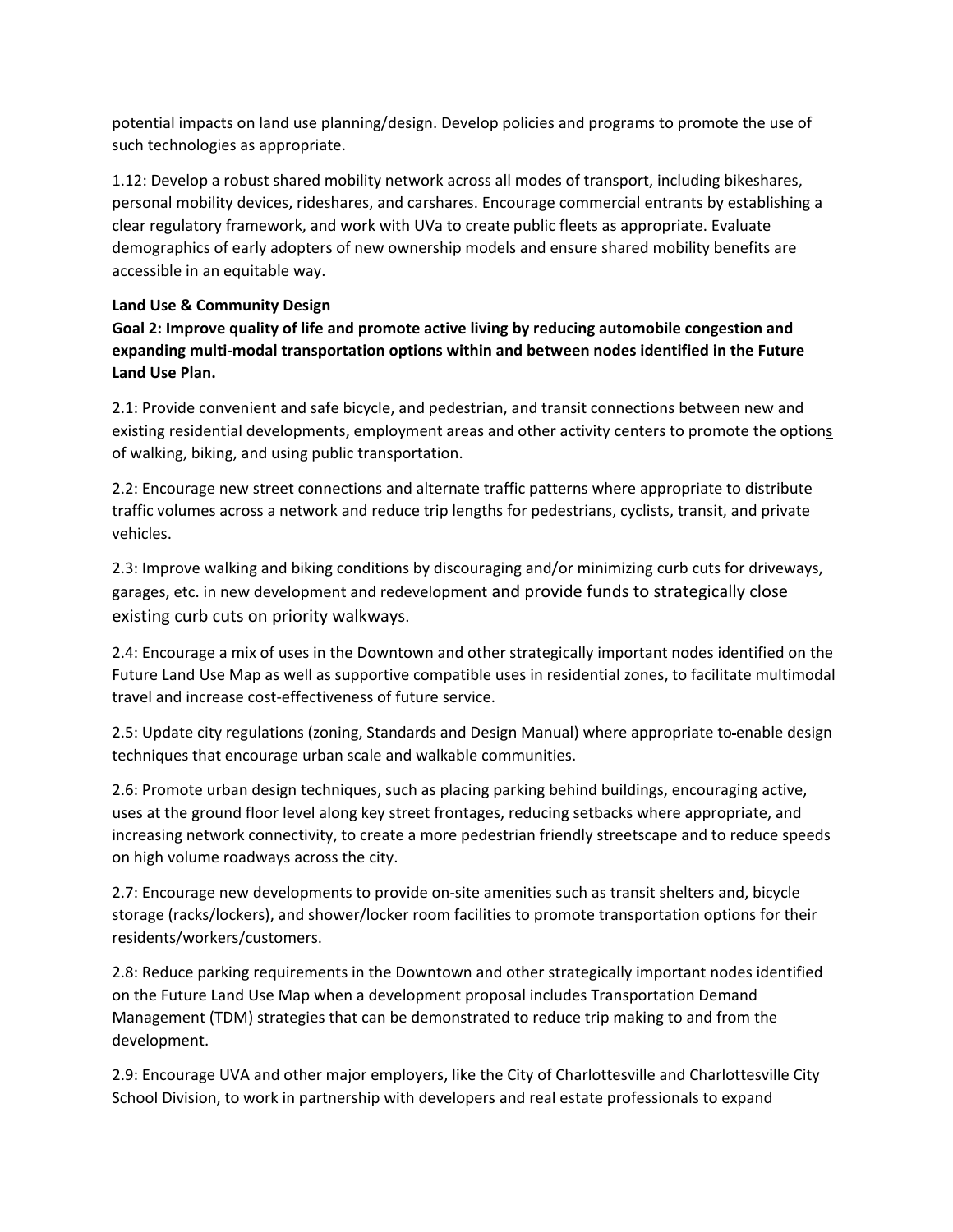workforce housing opportunities within close proximity of the employer, either by foot, bike or transit with emphasis on Downtown and other strategically important nodes identified on the Future Land Use Map.

2.10 Support public transportation and non-motorized travel through the design and development of mixed-use projects in the Downtown and other areas identified on the Future Land use Map. The road design and site design (including the location of parking, transit stops, pedestrian facilities, and secure bicycle parking), and other facilities should be supportive of public transportation usage and nonmotorized travel.

2.11 Promote pedestrian safety and convenience by adjusting signal timing, optimizing speed limits and reconfiguring lanes (where appropriate) to reduce vehicle/pedestrian conflicts.

## **Efficient Mobility**

Goal 3: Maintain a safe and efficient transportation system to provide mobility and access to support the economic development goals of the city.

3.1 Expand the use of Transportation System Management techniques such as Intelligent Transportation Systems to coordinate traffic signals, and communicate emergencies, weather and incidents todrivers.

3.2 Adopt VDOT Access Management standards for new development and redevelopment along primary entrance corridors. When publish – provide link to this document

3.3: Identify additional roadway connections to improve the connectivity of streets.

3.4: Establish designated truck routes within the City.

3.5: Minimize the effects of congestion on commuters and the movement of goods through such strategies as: signal coordination, parking management techniques that reduce the need to circle for a parking spot, encouragement of off-peak deliveries, exploring opportunities to integrate new technology and promotion of sustainable modes of transportation

3.6 Create centers for shared mobility and transit in the Downtown and University areas and eventually an interconnected ring of neighborhood nodes.

3.7: Continue to encourage local employers to use Travel Demand Management (TDM) techniques, such as flexible work hours, individualized trip planning, parking cash out and other financial incentives for using alternative modes of commuting, to preserve the trafficmoving capacity of the arterial roadway network.

3.8: Promote and market public transit, ridesharing, bicycling and walking with all potential users.

#### **Parking Supply and Management**

**Goal 4: Provide a balanced approach to parking that supports economic vitality without sacrificing affordability aesthetics, while minimizing environmental impacts and accommodating pedestrians, bicycles, transit users and disabled individuals. Work to reduce**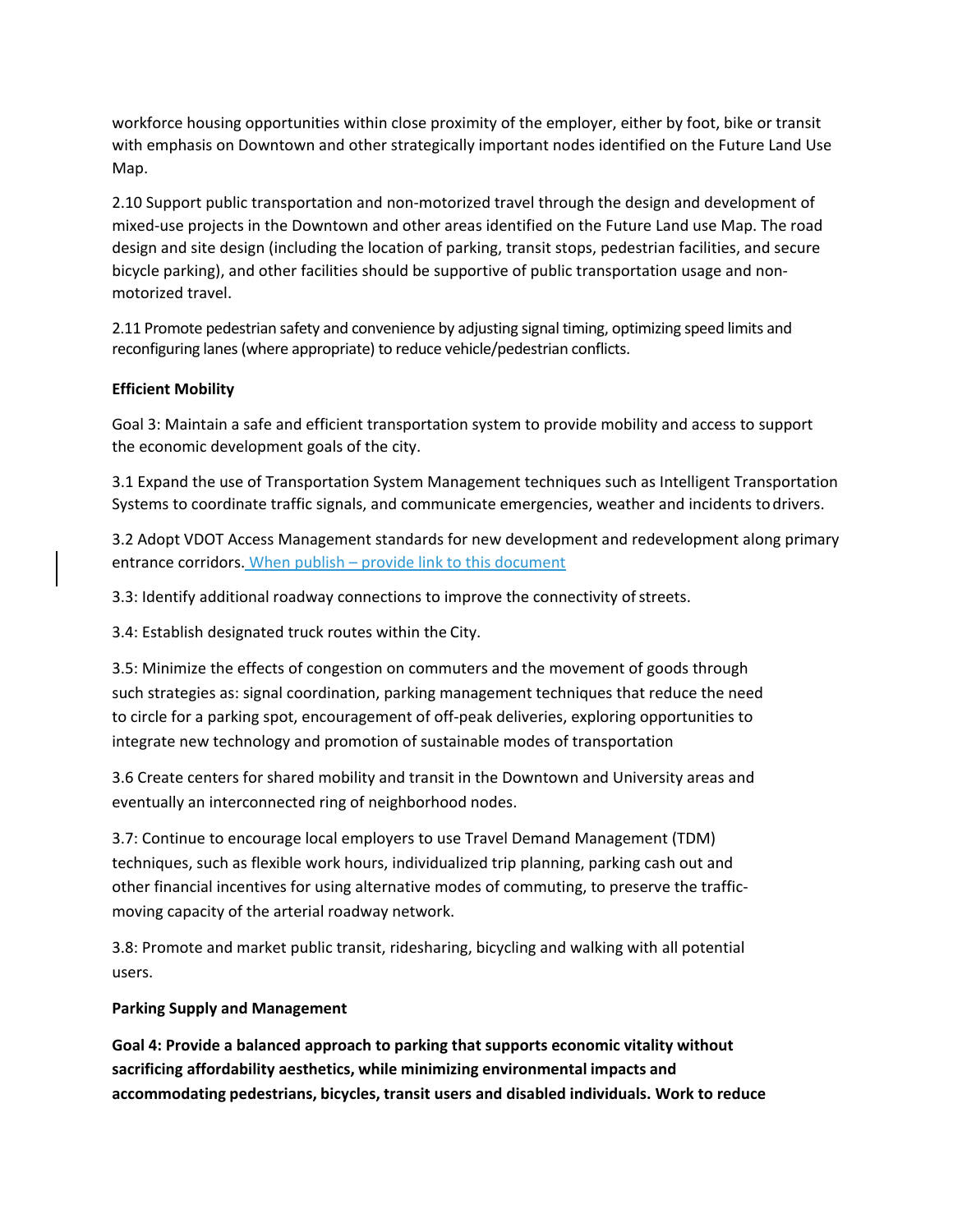# **overall demand for parking by promoting land use patterns and making transportation investments that encourage alternatives to automobile travel.**

4.1: Complete a comprehensive study of City parking supply, demand and parking policies.

4.2: Identify, evaluate and adopt appropriate "best practices" for parking management to more effectively manage parking resources, such as shared parking.

4.3: Provide public parking to maintain the vitality of the City while using pricing strategies and coordinated locations of parking to encourage use of transit, walking andbicycling.

4.4 Examine the possibility of phasing out minimum parking requirements in locations where sufficient transit service and bicycle and pedestrian facilities are in place, and manage parking demand to prevent consistent disruptive on-street parking spillover into residential areas. Review parking requirements by use and location every two years.

4.5: Examine investment in municipal, shared parking facilities in strategic locations to foster more efficient land use and reduce surface parking, and produce more affordable housing by reducing parking-related development costs.

4.6 Engage TJPDC to create an integrated regional transit and parking strategy that meets regional housing, transportation, and economic development needs using best practices.

4.7: Develop suburban park and ride/park and bike facilities and provide express transit service to and from these during peak demand periods to reduce traffic congestion into and out of the City's urban core and employment areas.

4.8: Continue to provide bicycle parking at public buildings and facilities and explore opportunities to provide within public right-of-way to support local businesses.

4.9: Examine and develop policies and prioritization criteria for City-supported integration of electric vehicle charging into the available parking supply.

4.10: Develop consistent signage and minimum design standards for electric vehicle charging for integration into the Standards and Design Manual.

#### **Transit System**

**Goal 5: Create a transit system that increases local and regional mobility and provides a reliable and efficient alternative for Charlottesville's residents, workers and visitors.** 

5.1: Continue to expand transit service and increase ridership by providing more frequent service and a longer span of service on all routes connecting nodes indicated on the Future Land Use Plan such that these areas of the city are served by transit in a manner that is equivalent to the time it takes to drive.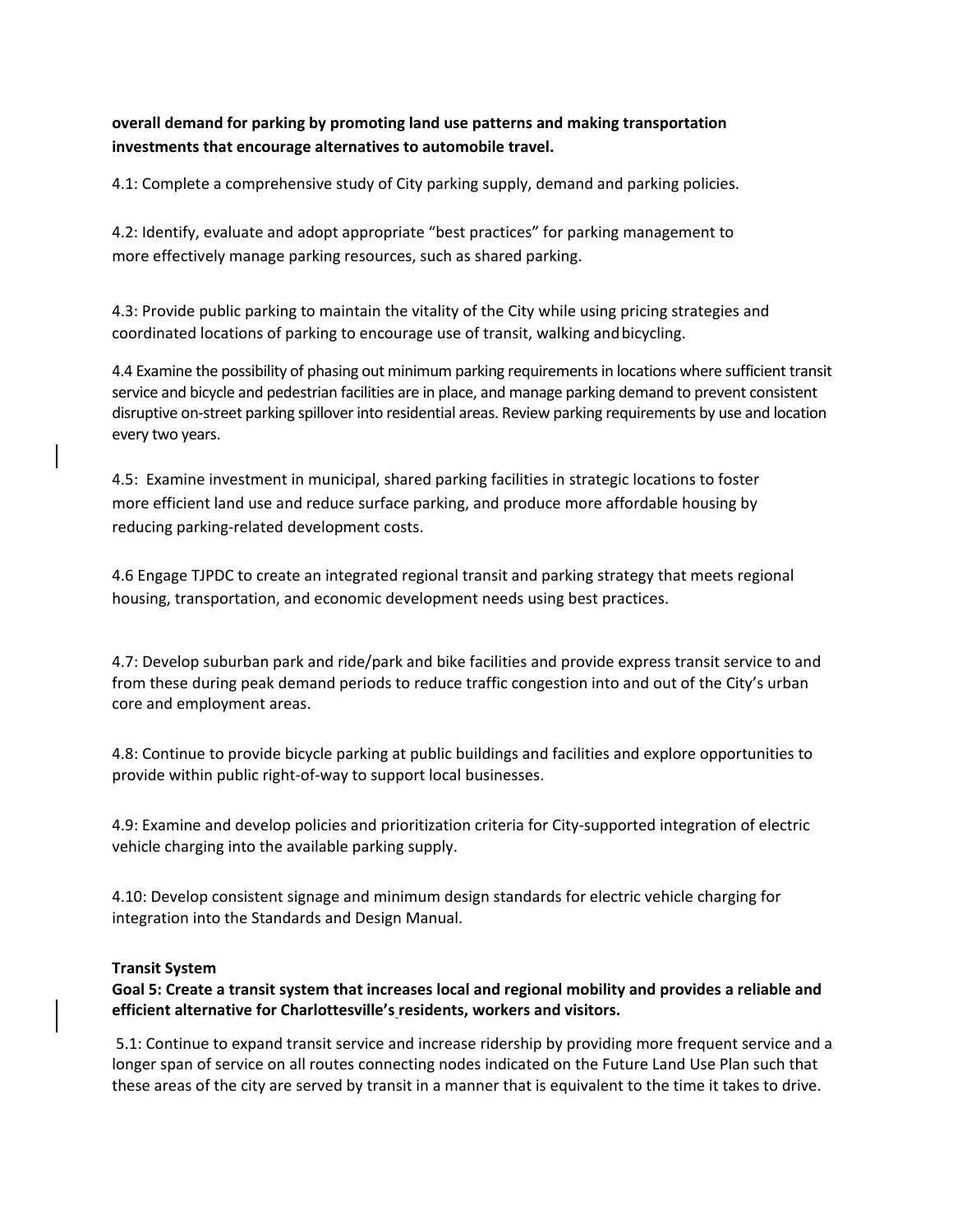5.2: Evaluate transit services, including attention to Sunday and after-dark bus service and route restructuring, and update the City-wide transit plan.

5.3: Continue to work with Albemarle County and the TJPDC to develop a transit system that adequately serves the residents of the entire Charlottesville-Albemarle community. This includes the continued study of light rail, express bus routes, and Bus Rapid Transit (BRT).\*

5.4: Work closely with state government, regional organizations and adjacent jurisdictions to support transit-oriented and transit-accessible employment throughout the region.

5.5: Accommodate the travel needs of all residents and employees, including low-income populations, the elderly and those with disabilities.

5.6: Require the development of transit-oriented/supportive developments at strategic nodes identified on the Future Land Use Map.

5.7: Begin to develop a plan for a dedicated funding source to support transit development and operation of high frequency service on all routes with emphasis on routes/ corridors connecting downtown and other strategically important nodes identified on the Future Land Use Map.

5.8. Develop creative means of increasing private revenue for transit, including working with landlords to bundle access passes with rent and seeking donations to support the Free Trolley.

5.9: Work closely with new developments to provide an accessible path from nearby transit stops to an accessible entrance of the site/building.

5.10: Work with appropriate agencies to evaluate the use of Intelligent Transportation System (ITS)/transit signal priority to promote transit efficiency.

5.11: Explore innovative approaches to increasing ridership of public transit, especially for first time riders.

5.12 Incorporate bus stops to the maximum extent possible to food access points including, emergency food banks, soup kitchens, nutritional services, community and school gardens, farmers markets, and grocery stores.

#### **Regional Transportation**

# **Goal 6: Continue to work with appropriate governing bodies to create a robust regional transportation network.**

6.1: Actively work with VDOT, DRPT, TJPDC and the Regional Transit Partnership (RTP), Albemarle County, JAUNT, and the University of Virginia to develop a regional transportation network in the City and surrounding areas.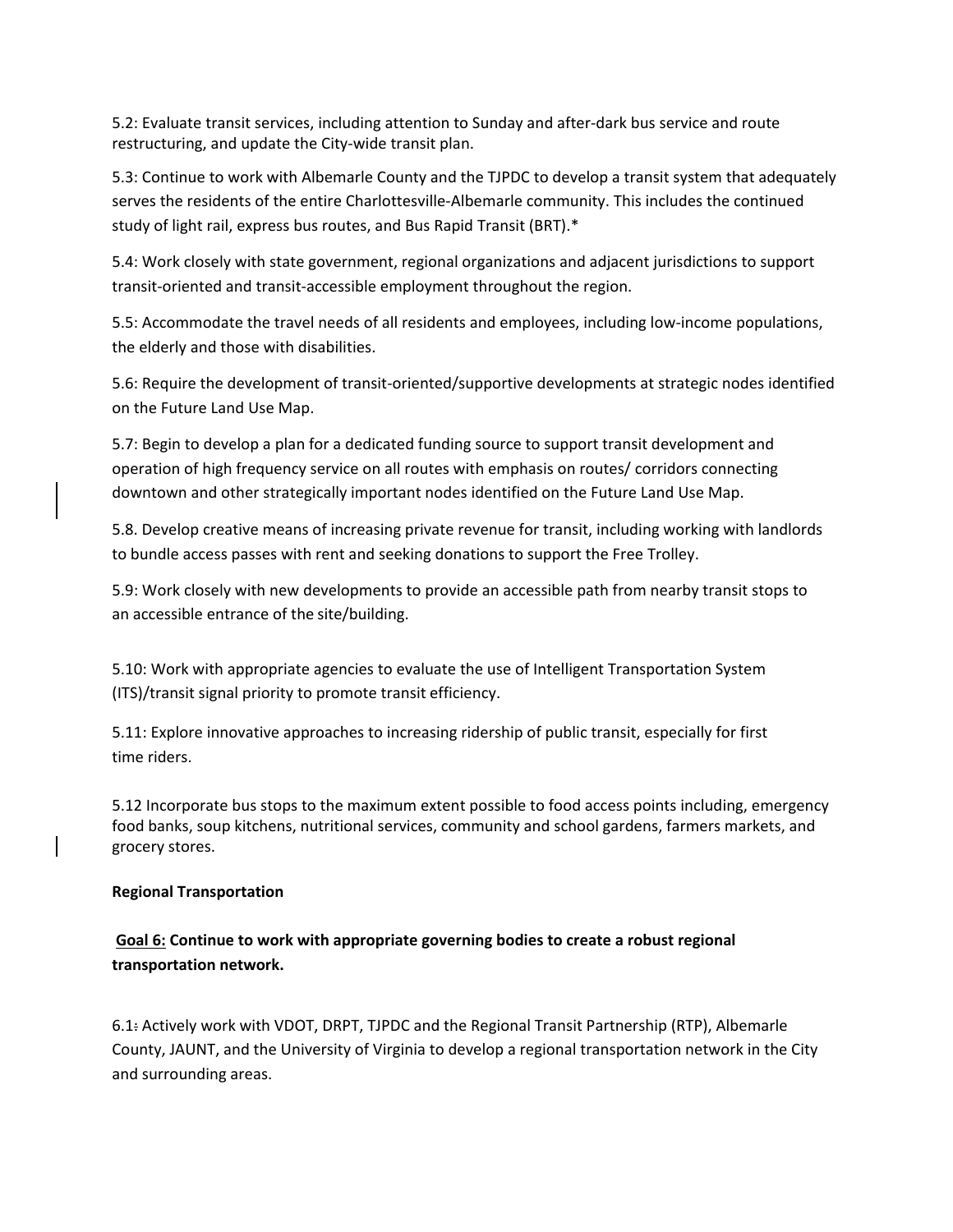6.2: Evaluate regional transportation network priorities surrounding the City in MPO plans.

6.3: Actively work with the Metropolitan Planning Organization (MPO) to collect information regarding regional travel patterns, such as origin destination data and bicycle and pedestrian counts to improve access to destinations within the City and region emphasizing the Downtown area and other strategically important nodes identified on the Future Land Use Map.

6.4: Increase communication and cooperation among the City, County, Institutes of higher education, interest groups, developers and the public to develop and enhance recreational and transportation trails to ensure consistency of bicycle and pedestrian facilities across City-County boundaries, as well as encourage commuting and other travel by these active transportation modes.

6.5: Continue to work with the TJPDC, Albemarle County and VDOT to advance solutions for the Route 29 corridor, such as intersection improvements at Hydraulic/29 and parallel road networks that balance the needs of both local and regional trips, prioritizing space for people walking, biking, and riding transit.

6.6: Encourage existing and new employment and business uses all travel modes by participating in the region's Rideshare and car/vanpooling programs.

6.7: Work with regional partners and the Virginia Department of Rail and Public Transportation (DRPT) to support existing AMTRAK rail service in Charlottesville and examine future demand for and feasibility of additional AMTRAK rail service for Charlottesville and the Lynchburg corridor.

6.8: Work with regional partners to support the Charlottesville Area Regional Airport and encourage robust competition for airport service providers.

#### **Sustainable Transportation Infrastructure**

# **Goal 7: Manage the city's transportation assets and equipment in efficient, innovative and environmentally responsible ways.**

7.1: Integrate best management practices into all aspects of the city's transportation andfacility maintenance activities.

7.2 Develop policies and strategies, including collaboration with partnering organizations, to incorporate green infrastructure, such as low-impact development, street trees and green stormwater management strategies, as an integral part of transportation planning.

7.3: Continue to perform regular maintenance and assess life-cycle costs on existing transportationrelated equipment and facilities to maximize capital investment and minimize air, water and noise pollution.

7.4: Where feasible, use alternative energy sources to power equipment, such as solar powered beacons generators and battery storage for lighting.